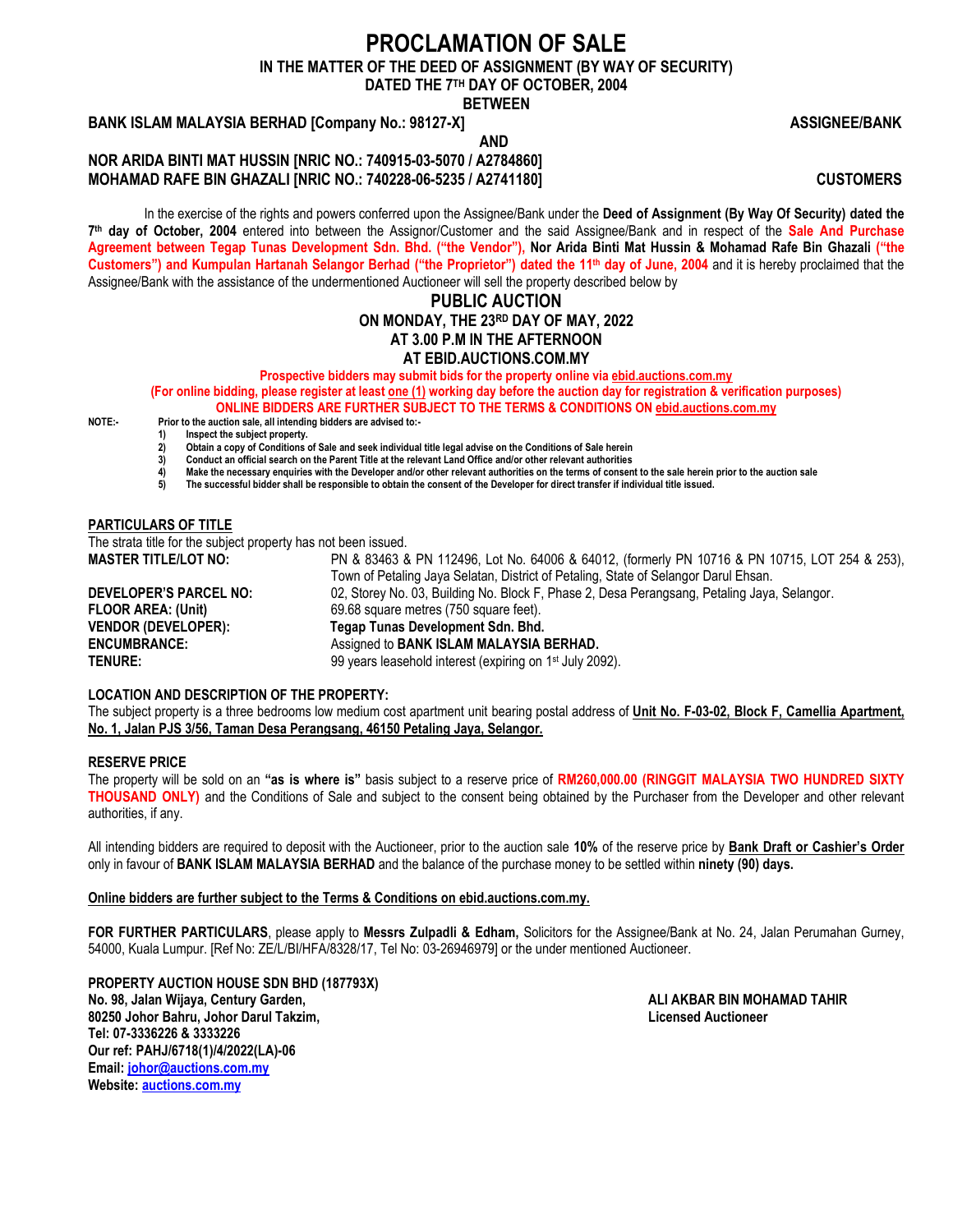## **PERISYTIHARAN JUALAN**

**DALAM PERKARA MENGENAI SURAT IKATAN PENYERAHHAKAN (MELALUI SEKURITI)**

**YANG 7 HARIBULAN OKTOBER, 2004**

**ANTARA**

**DAN**

**BANK ISLAM MALAYSIA BERHAD [No. Syarikat: 98127-X] PIHAK PEMEGANG SERAHHAK/BANK**

**NOR ARIDA BINTI MAT HUSSIN [NO. K/P: 740915-03-5070 / A2784860] MOHAMAD RAFE BIN GHAZALI [NO. K/P: 740228-06-5235 / A2741180] PIHAK PELANGGAN** 

Menurut kuasa dan hak yang telah diberikan kepada Pihak Pemegang Serah Hak/Bank di bawah **Surat Ikatan Penyerahhakan (Melalui Sekuriti) yang bertarikh 7 haribulan Oktober, 2004** di antara Pihak Penyerahhak/Pihak Pelanggan dan Pihak Pemegang Serah Hak/Bank dan berkenaan dengan **Perjanjian Jual Beli di antara Tegap Tunas Development Sdn. Bhd. ("Pihak Penjual") dan Nor Arida Binti Mat Hussin & Mohamad Rafe Bin Ghazali ("Pihak Pelanggan") dan Kumpulan Hartanah Selangor Berhad ("Tuan Punya") yang bertarikh 11 haribulan Jun, 2004** adalah dengan ini diisytiharkan bahawa Pihak Pemegang Serah Hak/Bank dengan dibantu oleh Pelelong yang tersebut di bawah akan menjual hartanah yang diterangkan di bawah secara

## **LELONGAN AWAM PADA HARI ISNIN, 23 HARIBULAN MEI, 2022 PADA PUKUL 3.00 PETANG**

**DI LAMAN WEB EBID.AUCTIONS.COM.MY**

**Penawar yang berminat boleh mengemukakan bidaan untuk Hartanah atas talian ("online") melalui laman web ebid.auctions.com.my (Untuk bidaan atas talian, sila daftar sekurang-kurangnya satu (1) hari bekerja sebelum hari lelongan untuk tujuan pendaftaran & pengesahan) PENAWAR ATAS TALIAN ADALAH SELANJUTNYA TERTAKLUK KEPADA TERMA-TERMA DAN SYARAT-SYARAT DI [ebid.auctions.com.my](http://ebid.auctions.com.my/)**

- **1) Memeriksa hartanah tersebut**
- **NOTA:- Sebelum lelongan, semua penawar adalah dinasihatkan seperti berikut:-**
	- 2) Membuat carian hakmilik secara rasmi di Pejabat Tanah dan/atau Pihak Berkuasa yang lain<br>3) Membuat pertanyaan dari Pemaju/Pemilik Tanah dan/atau Pihak Berkuasa yang lain berkenaan dengan syarat-syarat **pindahmilik. 4) Mendapatkan sesalinan Syarat-syarat Jualan dari Pelelong dan mendapatkan nasihat guaman mengenai syarat-syarat**
	- **tersebut. 5) Penawar yang berjaya bertanggungjawab untuk mendapatkan kebenaran Pemaju untuk pindahmilik terus kepada namanya sekiranya hakmilik individu telah dikeluarkan.**

#### **BUTIR-BUTIR HAKMILIK**

Hakmilik strata bagi harta tersebut masih belum dikeluarkan.

**NO. HAKMILIK INDUK/LOT:** PN & 83463 & PN 112496, Lot No. 64006 & 64012, (dahulunya PN 10716 & PN 10715, LOT 254 & 253), Bandar Petaling Jaya Selatan, Daerah Petaling, Negeri Selangor Darul Ehsan **NO. PARSEL PEMAJU:** 02, No. Tingkat: 03, No. Bangunan: Blok F, Fasa 2, Desa Perangsang, Petaling Jaya, Selangor. **KELUASAN LANTAI: (Unit)** 69.68 meter persegi (750 kaki persegi). **PENJUAL (PEMAJU): Tegap Tunas Development Sdn. Bhd. BEBANAN:** Serahhak kepada **BANK ISLAM MALAYSIA BERHAD.** PEGANGAN: PEGANGAN: Pajakan 99 tahun (tamat pada 1 Julai 2092).

## **LOKASI DAN PERIHAL HARTANAH:**

Hartanah tersebut adalah **seunit pangsapuri kos sederhana rendah tiga bilik** yang beralamat **Unit No. F-03-02, Blok F, Pangsapuri Camellia, No. 1, Jalan PJS 3/56, Taman Desa Perangsang, 46150 Petaling Jaya, Selangor.**

#### **HARGA RIZAB**

Hartanah tersebut akan dijual secara **"keadaan sedia ada"** tertakluk kepada satu harga rizab sebanyak **RM260,000.00 (RINGGIT MALAYSIA DUA RATUS ENAM PULUH RIBU SAHAJA)** dan Syarat-syarat Jualan dan tertakluk kepada kebenaran yang diperolehi oleh Pembeli dari Pemaju/Pemilik Tanah dan Pihak Berkuasa yang lain, jika ada.

Semua penawar yang ingin membuat tawaran dikehendaki mendeposit kepada Pelelong, sebelum lelongan **10%** daripada harga rizab secara **Bank Deraf atau Kasyier Order** sahaja atas nama **BANK ISLAM MALAYSIA BERHAD** dan baki wang belian hendaklah dijelaskan dalam tempoh **sembilan puluh (90) hari.**

**Penawar atas talian adalah selanjutnya tertakluk kepada terma-terma dan syarat-syarat di ebid.auctions.com.my.**

**UNTUK MENDAPATKAN BUTIR-BUTIR SELANJUTNYA**, sila berhubung dengan **Tetuan Zulpadli & Edham,** Peguamcara bagi Pihak Pemegang Serah Hak/Bank di No. 24, Jalan Perumahan Gurney, 54000, Kuala Lumpur. [Ruj No: ZE/L/BI/HFA/8328/17, Tel No: 03-26946979] atau Pelelong yang tersebut di bawah ini.

**PROPERTY AUCTION HOUSE SDN BHD (187793X) No. 98, Jalan Wijaya, Century Garden, ALI AKBAR BIN MOHAMAD TAHIR 80250 Johor Bahru, Johor Darul Takzim. Pelelong Berlesen Tel: 07-3336226 & 3333226 Ruj kami: PAHJ/6718(1)/4/2022(LA)-06 Email: [johor@auctions.com.my](mailto:johor@auctions.com.my) Website[: auctions.com.my](http://www.auctions.com.my/)**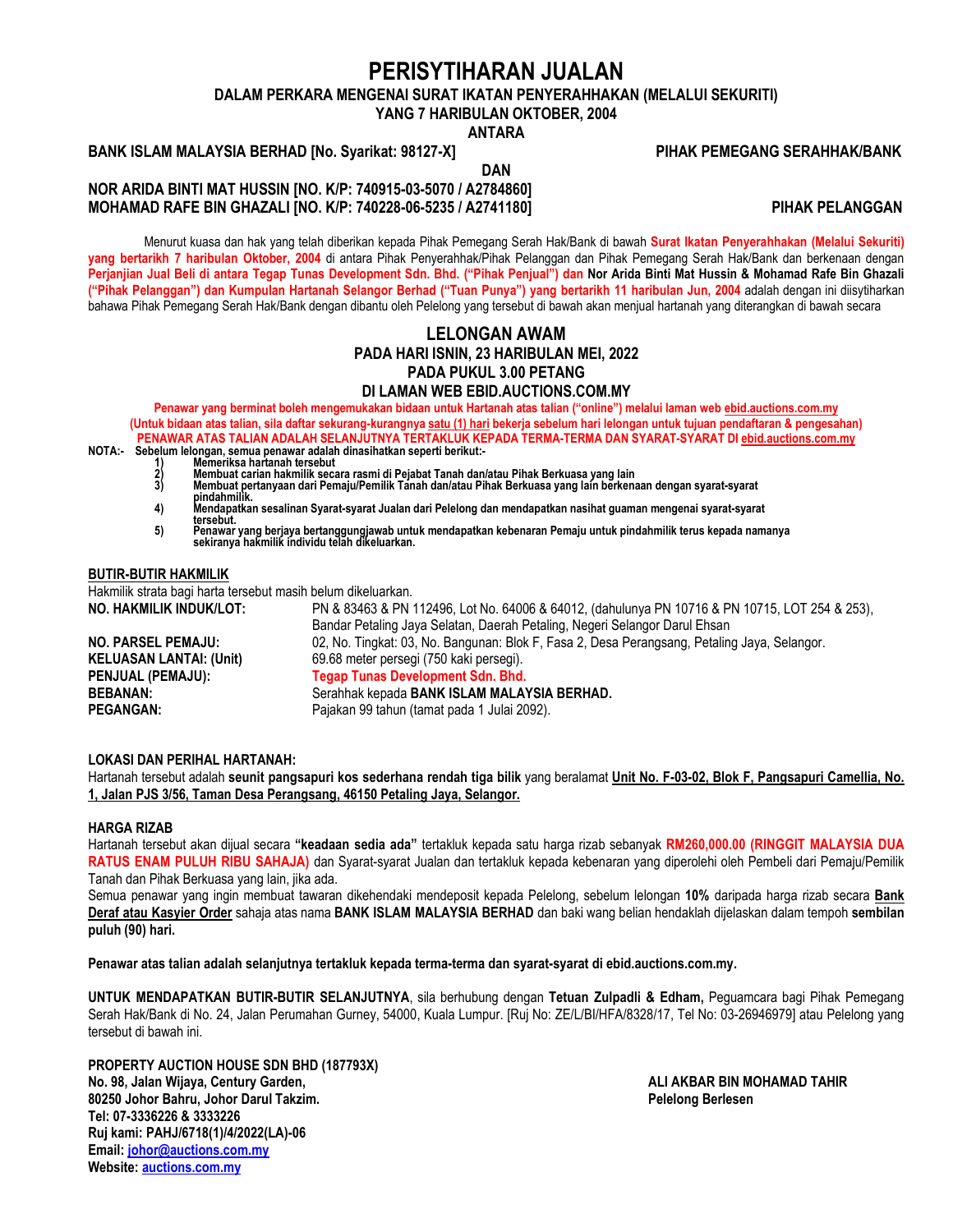# **CONDITIONS OF SALE**

## **1. ASSIGNEE'S POWER OF SALE**

This sale is made by **BANK ISLAM MALAYSIA BERHAD** ("the Assignee") in exercise of the rights, powers and remedies conferred upon them by the **Deed of Assignment (By Way Of Security) dated the 7 th day of October, 2004** executed by **Nor Arida Binti Mat Hussin & Mohamad Rafe Bin Ghazali** ("the Assignors/Customers") subject to all liabilities and obligations pertaining to the property.

Tracing of ownership or the chose in action to the property shall be made by reference to the principal sale and purchase agreement, the property sale agreement, the property purchase agreement, deeds, instruments, contracts, or related documents listed in the Schedule hereto ("Related Documents") in the possession of the Assignee notwithstanding (if such be the case) that separate document of title or strata title for the property may be issued by the relevant authorities.

# **2. RESERVE PRICE AND BIDDING AT AUCTION**

- 2.1 The sale is subject to the reserve price ("Reserve Price") of **RM260,000.00** *(Ringgit Malaysia: Two Hundred Sixty Thousand* **Only***)*
- 2.2 No bid shall be less than the previous bid and an amount to be fixed by the Auctioneer at the auction sale and no bidding shall be withdrawn or retracted.
- 2.3 Subject to the provision of paragraph *6* below the highest bidder for the property ("Property") described in the Proclamation of Sale shall be the purchaser thereof and the Assignee/Bank or the Auctioneer shall have the right to refuse any bid. If any dispute shall arise as to any bidding, the property shall at the option of the Assignee/Bank or the Auctioneer be put again for sale at the last undisputed bidding and the Assignee/Bank or Auctioneer may decide on the dispute and such decision by the Assignee/Bank or Auctioneer shall be final.

## **3. BIDDING DEPOSIT**

Subject To paragraph 6.1 below, all intending bidders (except the Assignee) shall deposit with the Auctioneer, prior to the auction sale, a bank **draft or cashier's order** drawn in favour of **BANK ISLAM MALAYSIA BERHAD** for a sum ('Bidding Deposit") equivalent to ten per centum (**10%**) of the Reserved Price. **Online Bidders are subject to the provisions of Clause(s) 2.4, 2.5 and 2.6 of the Terms and Conditions on ebid.auctions.com.my for the manner of payment of the deposit**

## **4. AUTHORITY TO ACT/BID**

- 4.1 Any agent acting on behalf of another person is required to deposit with the Auctioneer, prior to the auction sale a letter of authority from such person stating that he is acting on behalf of the person.
- 4.2 If the sale is restricted to individuals and not to incorporated bodies or companies as specified by the Developer/Landowner and/or other relevant authorities, it shall be sold to individual persons only.

#### 4.3 **If the sale is restricted to Bumiputra only, such bidders shall be Bumiputra**.

4.4 All intending bidders shall be required to verify their identities by showing the Auctioneer their identity cards prior to the commencement of the auction, failing which they shall not be entitled to bid.

## **5. PROHIBITED TO ACT/BID**

- 5.1 A bankrupt shall not be allowed to bid or act as agent of the bidder. Where the bidder is a foreigner or a foreign controlled company it shall be the bidder's duty to ensure that the bidder is permitted by the prevailing laws, regulations and guidelines to purchase the property. All applications for approvals by such foreign bidder shall be at the sole responsibility and cost of the bidder.
- 5.2 In the event a bankrupt bids or acts as agent in relation to the sale of the property, the Bidding Deposit or Purchase Deposit, as the case may be, shall be forfeited by the Assignee/Bank and the property may be put up for sale again at a date and time to be fixed by the Assignee/Bank.
- 5.3 The Auctioneer with the consent of the assignee/bank shall have the absolute discretion and right to reject any bid by any bidder.

## **6. ASSIGNEE/BANK'S RIGHTS AT SALE**

The Assignee/Bank reserves the following rights:-

#### 6.1 **Right to bid**

To bid without having to deposit with the Auctioneer the requisite ten per centum (**10%**) of the Reserved Price, by itself or its agent. In the event that the Assignee/Bank is the successful bidder and so declared by the Auctioneer, the Assignee/Bank shall have the liberty to set off the purchase price against the amount due and owing by the Assignor/Customer under the said **Deed of Assignment (By Way Of Security) dated the 7 th day of October, 2004** and all cost and expenses of, in connection with and resulting from the sale;

#### 6.2 **Right to withdraw sale**

To withdraw, postpone and call off the sale of the property at any time before the fall of the hammer, and

## 6.3 **Right to resell after withdrawal**

To sell the property withdrawn at any time or times subject to such conditions and provisions whether identical with or differing wholly or in part from the conditions and provisions applicable to the property to be auctioned at the present auction and in such manner as the Assignee/Bank may think fit.

## **7. WITHDRAWAL OF BID**

Any bidder, who makes a bid but withdraws the same before the fall of the hammer, shall have their deposit equal to **10%** of reserve price forfeited as agreed liquidated damages for payment to the Assignee. The Auctioneer reserves the right to put the property again for sale at the last undisputed bid, or otherwise to adjourn the auction to another date.

## **8. PAYMENT**

- 8.1 Immediately after the fall of the hammer, the successful bidder ("Purchaser") shall sign the Memorandum at the foot of these conditions.
- 8.2 In the event that the Total Purchase Price ("TPP") is higher than the Reserved Price, the Purchaser declared by the Auctioneer shall immediately pay to the Auctioneer a sum (Differential Sum) equivalent to the difference between ten per centum (**10%**) of the PD ("Purchase Deposit") and the Bidding Deposit either in **cash or bank draft/cashier's order** drawn in favour of **BANK ISLAM MALAYSIA BERHAD**, as payment of deposit and towards part payment of TPP.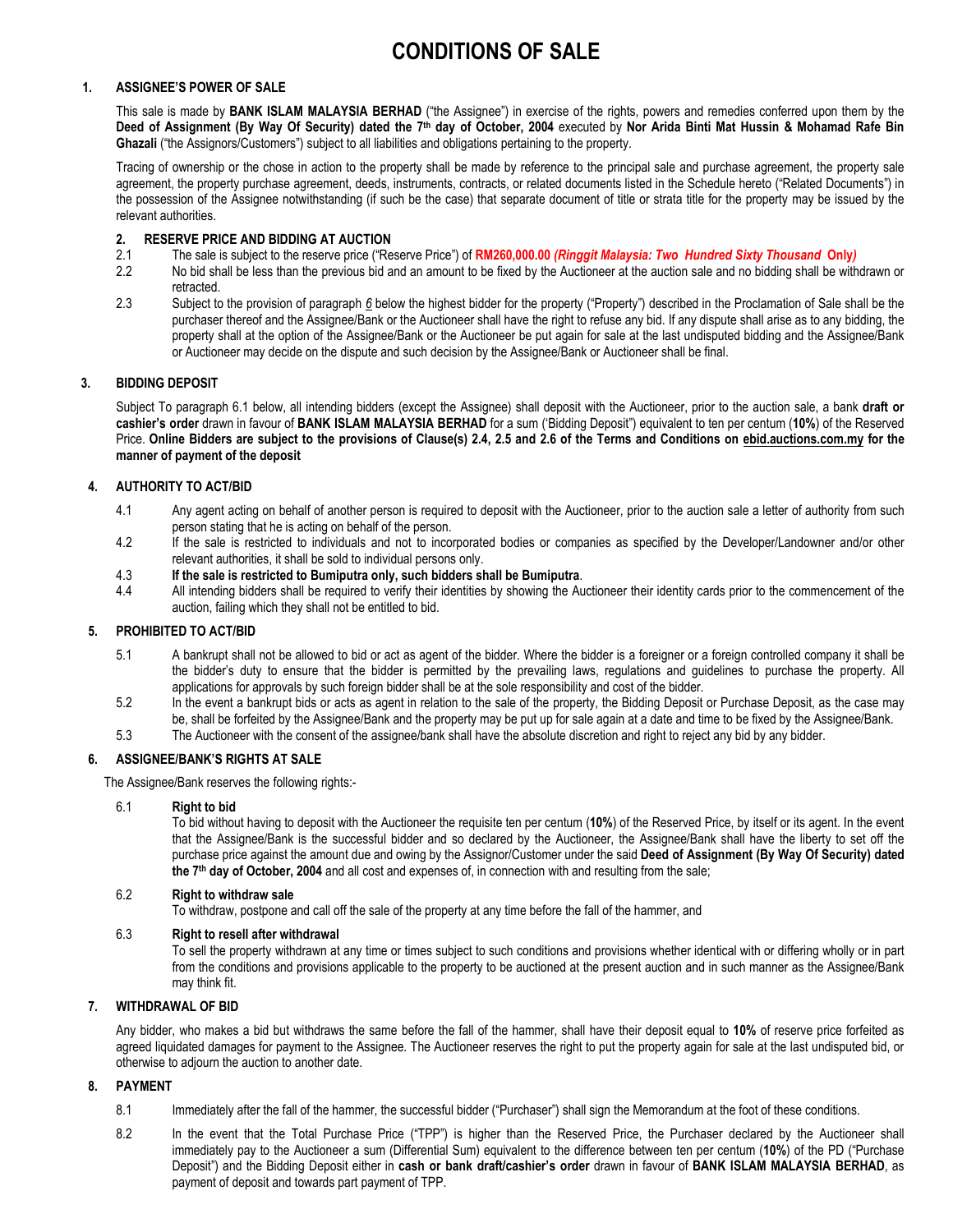- 8.3 In the event the purchaser fails to pay the Differential Sum or fails to sign the said Memorandum, the Bidding Deposit shall be forfeited by the Assignee/Bank and the property may be put up for sale again at a date and time to be fixed by the Assignee/Bank. The cost and expenses of, in connection with and resulting from such resale together with any deficiency in the price obtained at the resale comparing to the price obtained in the aforesaid sale shall be recoverable from the defaulting Purchaser. A certificate by an officer of the Assignee/Bank as to the costs and expenses of, in connection with, resulting from such resale shall be accepted by the Purchaser as binding, correct and conclusive.
- 8.4 In the event the Purchaser stops payment or countermands on the bank draft of the Bidding Deposit and/or the Purchase Deposit the property may be put up for sale at a date and time to be fixed by the Assignee/Bank. The costs and expenses of, in connection with and resulting from such resale together with any deficiency in the price obtained at the resale comparing to the price obtained in the aforesaid sale shall be recoverable from the defaulting Purchaser. A certificate by an officer of the Assignee/Bank as to the costs and expenses of, in connection with and resulting from such resale shall be accepted by the Purchaser as binding, correct and conclusive.
- 8.5 The balance of the TPP ("Balance Purchase Price") shall be paid by the Purchaser within **NINETY (90) DAYS** without any extension from the date of the sale by bank draft only drawn in favour of **BANK ISLAM MALAYSIA BERHAD**. The Purchaser shall at his own costs and expenses apply to the relevant State Authority for the consent to transfer not later than 14 days from the date of sale and procure the consent to transfer from the State Authority not later than 3 months from the date of sale, or such other extended period as may be granted by the Assignee/Lender as its absolute discretion from time to time.
- 8.6 In the event that the Purchaser defaults in complying with any of the conditions herein or fails to pay the Balance Purchase Price within the time allowed, then the Assignee may (without prejudice to their rights for specific performance) treat such default as a repudiation of the contract and terminate the sale without notice in which event the Bidding Deposit and the Purchase Deposit paid under clauses 3 and 8.2 above shall be forfeited by the Assignee/Bank and the property may again be put up on sale at a date and time to be fixed by the Assignee/Bank. The costs and expenses of, in connection with and resulting from such resale together with any deficiency in the price obtained in the resale comparing to the price obtained in the aforesaid sale shall be recoverable from the defaulting Purchaser. A certificate by an officer of the Assignee/Bank as to the costs and expenses of, in connection with and resulting from such resale shall be accepted by the Purchaser as binding, correct and conclusive.

## **9. DEED OF ASSIGNMENT/TRANSFER**

Upon full payment of the TPP and subject to the consent being obtained by the Purchaser from the Developer/Landowner and other relevant authorities, if any, the Assignee/Lender and the Purchaser shall observe the following:-

- 9.1 As soon as practicable after receipt in full by the Assignee/Bank of the balance of the TPP, the Assignee/Bank shall execute or cause to be executed at the Purchaser's costs and expenses (including but not limited to the legal fees, stamp duties and registration fees) in favour of the Purchaser an assignment of all rights, title, interest and benefits under the principal sale and purchase agreement entered into between the Developer/Landowner and the original purchaser upon terms and conditions stipulated by Assignee/Bank at its absolute discretion. The Assignee/Bank shall upon such execution deliver to the Purchaser or Purchaser's financier as the case may be, the principal sale and purchase agreement and the previous security documents relating to the Property which may be in possession of the Assignee/Bank ("the Related Documents"). Where the Assignee/Bank is in possession of the original of the Related Documents the Assignee/Bank shall deliver such original of the Related Documents to the Purchaser or the Purchaser's financier as the case may be. The Purchaser shall be liable to all costs and expenses including but not limited to all legal fees, stamp duties, and registration fees of and incidental to the transfer of the Property in the event of the individual title/strata title has been issued. The Assignee shall not be required to assign the property to any person other than the Purchaser.
- 9.2 If separate documents of title or strata title for the property has been issued whether before, on or after the date of the sale, the Assignee shall not be required to register the charge(s) nor to procure a transfer in Form 14A as prescribed by the National Land Code, 1965 but such transfer from the Developer or Proprietor (as the case may be) shall be prepared by and at the expense of the Purchaser who undertakes to pay such sums and comply with the conditions (if any) imposed by the Developer and/or Proprietor and/or their solicitor and/or the relevant authorities pertaining to the registration of such transfer of the property.

## **10. CONDITION OF THE PROPERTY**

All bidders shall be deemed to have carried out all investigations and examinations of the Property and the title particulars at their own costs and expenses and upon being successful, accept the property in the state and condition in which the Property is at the date of the auction sale.

#### **11***.* **TENANCIES AND RESTRICTIVE COVENANTS**

The Property is believed to be taken to be correctly described and is sold subject to all express and implied conditions, restrictions-in-interest, caveats, leases, tenancies, easements, liabilities, encumbrances, all public and private rights of way, support, drainage and light and all other rights, if any, subsisting thereon or there over without the obligation to define the same respectively and the Purchaser is deemed to have full knowledge thereof.

#### **12***.* **IDENTITY OF THE PROPERTY**

- 12.1 The Purchaser shall admit the identity of the Property with that described in the Proclamation of Sale and other such documents offered by the Assignee/Bank as the title to the Property by comparison of the description in the Proclamation of Sale and the aforesaid documents.
- 12.2 Any error, misstatement, omission or misdescription of the property in the Proclamation of Sale and the documents referred to in paragraph 12.1 above shall not annul the sale, nor shall any compensation be allowed thereof.

## **13. RISK OF PROPERTY**

- 13.1 As from the time of the sale, the property shall be at the sole risk of the Purchaser as regards to loss or damaged of whatsoever nature or howsoever occurring including by fire or other accident, state of cultivation, non-occupation or otherwise.
- 13.2 The Purchaser shall be deemed to have inspected and investigated the condition of the property as is where is and shall raise no requisition or objection thereon or thereto. No representation warranty or undertaking whatsoever is made or should be implied as to whether or not the property complies with any relevant by-laws or legislation. The Purchaser shall take the property as is where is and shall not require the connection of water, electricity or other utilities thereto or the removal of any rubbish thereat. The fact (if such be the case) that the property or renovations thereat may contravene building by-laws or legislation shall not annul the sale or entitle the Purchaser to rescind the sale or claim damages or diminution in price.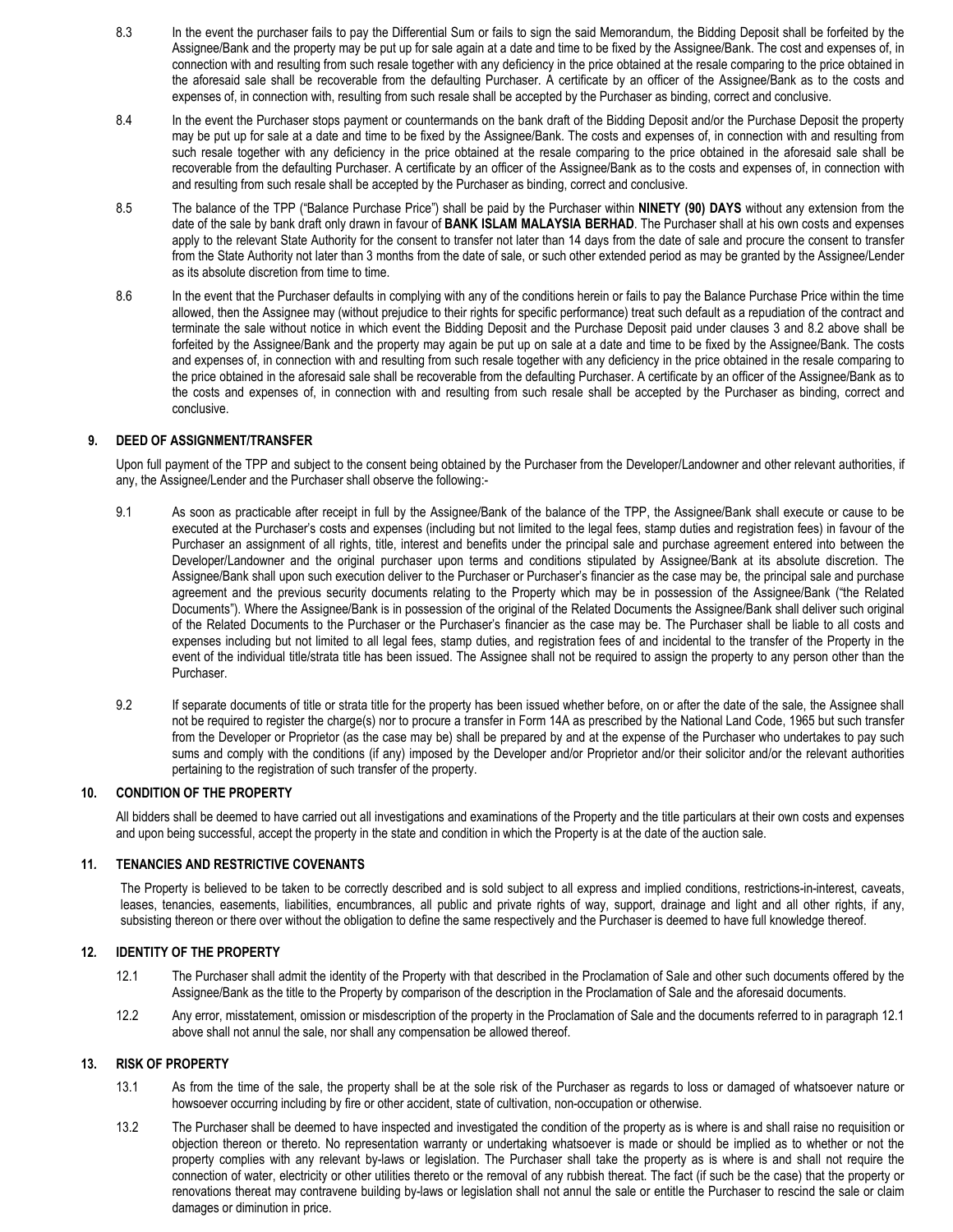- 13.3 Upon the fall of the hammer, all risks of the property shall pass to the Purchaser who shall at his own costs insure the same against damages by fire and usual perils
- 13.4 The Assignee makes no representation as to the ownership of furniture fittings and fixtures situated at the property, which items may be on hire purchase, lease or deferred sale from third parties. In such cases the Assignee accepts no liability for any payments, which may be outstanding in respect thereof and the property, is sold subject thereto.

#### **14. QUIT RENTS ETC.**

**Any arrears of maintainence charges, quit rent and assessments**, due and payable in respect of the property to any relevant authority or the Developer or Proprietor or relevant third parties up to the date of sale shall be paid out of the purchase money and any such sums due and payable after the date of sale shall be borne by the Purchaser.

- 14.1 The Purchaser shall within three (3) months from the date of auction sale notify the Assignee/Bank of any arrears of maintainence charges, quit rent and assessments excluding utilities bills which is due to any relevant authority or the developer up to date of the auction sale failing which the Assignee/Bank shall not be held liable for any claim (s) thereof. The Assignee/Bank, upon receipt of the request for extension in writing from the purchaser, may in its absolute discretion extend the notification period for a further thirty (30) days.
- 14.2 The Purchaser shall bear and pay all fees and expenses including but not limited to all legal fees, stamp duty and registration fees in connection with, incidental to or pursuant to the Assignment and all other documents necessary for affecting the transfer or assigning the beneficial ownership in the property to the Purchaser.
- 14.3 The Assignee/Bank shall not be liable to make payment or to deduct from the proceeds of sale any outstanding utilities bills relating to the property namely administrative fees, sinking fund, telephone, water, electricity, gas, sewerage charges or any other utilities.

#### **15. CONSENT**

It shall be the responsibility of the Purchaser to apply for consent from the Developer/Landowner and other relevant authorities, if any in respect of the sale and all fees, charges and expenses including administrative fees and/or legal fees in connection with or incidental to the application and/or endorsement of the assignment and/or the transfer of the property by the Developer/Proprietor shall be borne by the Purchaser. The Purchaser undertakes to keep the Assignee and/or their solicitors informed of progress of such applications.

#### **16. SALE BEING SET ASIDE OR CONSENT NOT BEING OBTAINED**

- 16.1 In the event of the sale being set aside for any reason whatsoever by the Assignee or by an Order of Court or consent not being obtained from the Developer/Landowner and/or other relevant authorities (other than for reasons attributable to any act of default or omission by the Purchaser) on the expiry of the time period prescribed for completion, then the Assignee is absolutely entitled to terminate the sale by giving the Purchaser written notice thereof, in which case:
	- a) if in the meanwhile the Purchaser has entered into possession of the property, then the Purchaser is liable at his own costs to reinstate the property to the original condition as at the auction sale, and thereafter peaceably to yield up vacant possession of the property to the Assignee within 7 days upon service of the notice terminating the sale; and
	- b) the costs/expenses reasonably incurred by the Assignee in connection with the sale, as well as the costs to reinstate damage (if any) to the property caused by the Purchaser in possession thereof shall be deducted and set-off against the Deposit or TPP and thereafter the residue (if any) shall be refunded to the Purchaser free of interest. For this purpose a certificate signed by any officer of the Assignee certifying the amount of such expenses or costs shall be deemed final/conclusive and binding upon the Purchaser.
- 16.2 In the event of consent not being obtained from the Developer/Landowner and/or other relevant authorities due to the act of default or omission by the Purchaser, the Assignee/Bank shall be entitled to forfeit the Bidding Deposit and the Purchaser Deposit paid pursuant to Clauses *3* and *8.2* above.

## **17. VACANT POSSESSION**

The Purchaser after the payment of the TPP shall at his own costs and expenses take possession of the Property without any obligation on the part the Assignee/Bank to give vacant possession. In the event of circumstances existing, which prevent entry or occupation by the Purchaser, such circumstances shall not annul the sale or entitle the Purchaser to rescind the contract or claim reduction in the price or for damages.

## **18. TIME OF THE ESSENCE**

Time wherever mentioned herein shall be the essence of these conditions.

#### **19. TRANSLATIONS**

In the event of any discrepancy, misstatement, omission or error appearing in the various translations on the particulars and condition herein, the English version shall prevail.

#### **20. ASSIGNMENT OF RIGHTS, TITLE, INTEREST AND BENEFITS**

The Purchaser shall not without the written consent of the Assignee/Bank, Developer/Landowner and/or the relevant authorities be entitled to assign his rights, title, interest and benefits under the Certificate of Sale made pursuant hereto or the **Principal Sale and Purchase Agreement** entered between the Developer/Landowner and the original Purchaser before the property has been duly assigned or transferred to him by the Assignee/Bank. The Assignee/Bank's decision to grant the consent or otherwise shall be in its absolute discretion and shall not be questioned.

#### **21. ENCROACHMENT/ACQUISITION**

The Assignee/Bank has no notice or knowledge of any encroachment or that the Government or any other authority has any immediate intention of acquiring the whole or any part of the property for roads or any improvement schemes and if such encroachment shall be found to exist or if the Government or any local authority has any such intention, the same shall not annul the sale nor shall any abatement or compensation be allowed in respect thereof.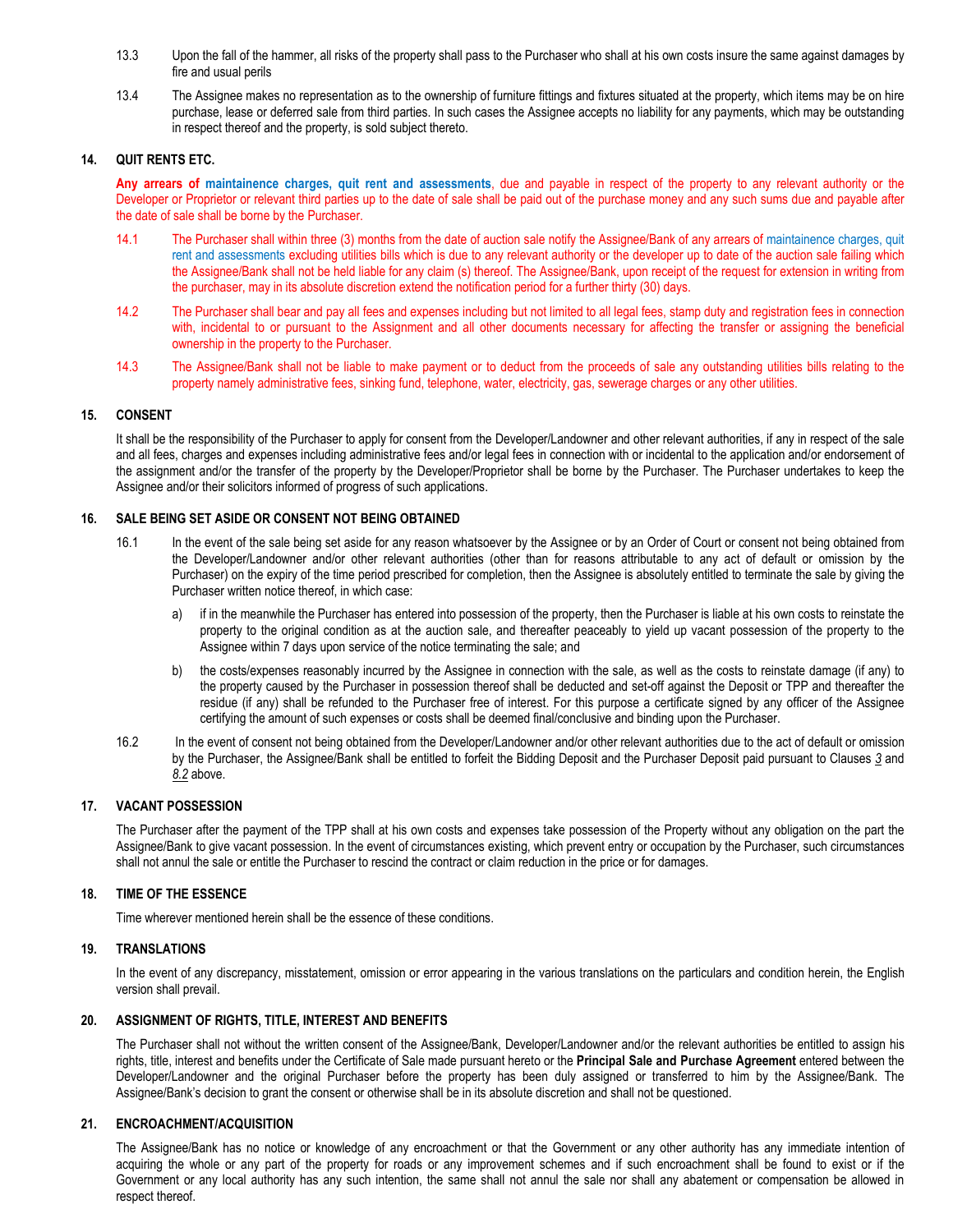### **22. AMBIGUITY / INCONSISTENCY**

In event of ambiguity or inconsistency in the interpretation of these conditions of sale, such ambiguity or inconsistency shall be resolved in favour of the Assignee's and the Assignee's interpretation shall prevail and binding on the Purchaser.

#### **23. GENERAL**

The Purchaser is treated as buying with full knowledge of the related Documents whether or not such inspection occurs and shall raise no objection or requisition regarding the contents thereof. The Purchaser shall admit the identity of the property purchased by him with that described in the Related Documents without requiring any further proof. The Assignee shall not be required to explain or remedy any discrepancy or omission discovered in the Related Documents. No representation warranty or undertaking whatsoever is made or should be implied as to the authenticity of the Related Documents, and no objection or requisition shall be raised as to loss of the original(s), or the failure to stamp documents or insufficient duty paid thereon, or failure to register any instruments.

#### **24. GOVERNMENT TAXES and/or STATUTORY/REGULATORY IMPOSED CHARGES, FEES ETC**

a. For the purpose of this Clause :

**"Tax"** means any present or future, direct or indirect, Malaysian or foreign tax, levy, impost, duty, charge, fee, deduction or withholding of any nature, that is imposed by any Appropriate Authority, including, without limitation, any consumption tax such as the **goods and services tax ("GST")** and other taxes by whatever name called, and any interest, fines or penalties in respect thereof.

"Appropriate Authority" means any government or taxing authority.

- b. The purchase price and all other monies to be paid by the Purchaser to the Assignee/Bank under this Agreement, including any amount representing reimbursements to be paid by the Purchaser to the Assignee, is exclusive of any Tax, and shall be paid without any set-off, restriction or condition and without any deduction for or on account of any counterclaim or any deduction or withholding.
- c. In the event the Purchaser is required by law to make any deduction or withholding from the purchase price and/or all other monies payable to the Assignee/Bank under this Agreement in respect of any Tax or otherwise, the sum payable by the Purchaser in respect of which the deduction or withholding is required shall be increased so that the net purchase price and/or the net amount of monies received by the Assignee/Bank is equal to that which the Assignee/Bank would otherwise have received had no deduction or withholding been required or made.
- d. The Purchaser shall in addition to the purchase price and all other monies payable, pay to the Assignee/Bank all applicable Tax at the relevant prevailing rate and/or such amount as is determined by the Assignee/Bank to cover any Tax payments/liabilities/obligations in connection therewith, without any set-off, restriction or condition and without any deduction for or on account of any counterclaim or any deduction or withholding, apart from any Taxes which may be required under any laws to be paid by the Purchaser directly to any Appropriate Authority, which the Purchaser shall remit directly to the Appropriate Authority .
- e. If at any time an adjustment is made or required to be made between the Assignee/Bank and the relevant taxing authority on account of any amount paid as Tax as a consequence of any supply made or deemed to be made or other matter in connection with this agreement by the Assignee/Bank, a corresponding adjustment may at the Assignee/Bank's discretion be made as between the Assignee/Bank and the Purchaser and in such event, any payment necessary to give effect to the adjustment shall be made.
- f**.** All Tax as shall be payable by the Purchaser to the Assignee/Bank as herein provided shall be paid at such times and in such manner as shall be requested by the Assignee/Bank.
- g. The Purchaser hereby agrees to do all things reasonably requested by the Assignee/Bank to assist the Assignee/Bank in complying with its obligations under any applicable legislation under which any Tax is imposed. In the event a new Tax is introduced and such Tax is required to be charged on the transaction contemplated in this Agreement, the Purchaser agrees to provide its fullest cooperation to the Assignee/Bank in assisting the Assignee/Bank in complying with its obligations under the relevant laws.
- h. For the avoidance of doubt, the parties agree that any sum payable or amount to be used in the calculation of a sum payable expressed elsewhere in this agreement has been determined without regard to and does not include amounts to be added on under this clause on account of Tax.
- **35. Online bidders are also bound by online Terms and Conditions contained a[t ebid.auctions.com.my](http://www.ebid.auctions.com.my/) in addition to this Conditions of Sale. If there are any conflicts or inconsistencies between the online Terms and Conditions and this Conditions of Sale, the provisions in this Conditions of Sale shall prevail.**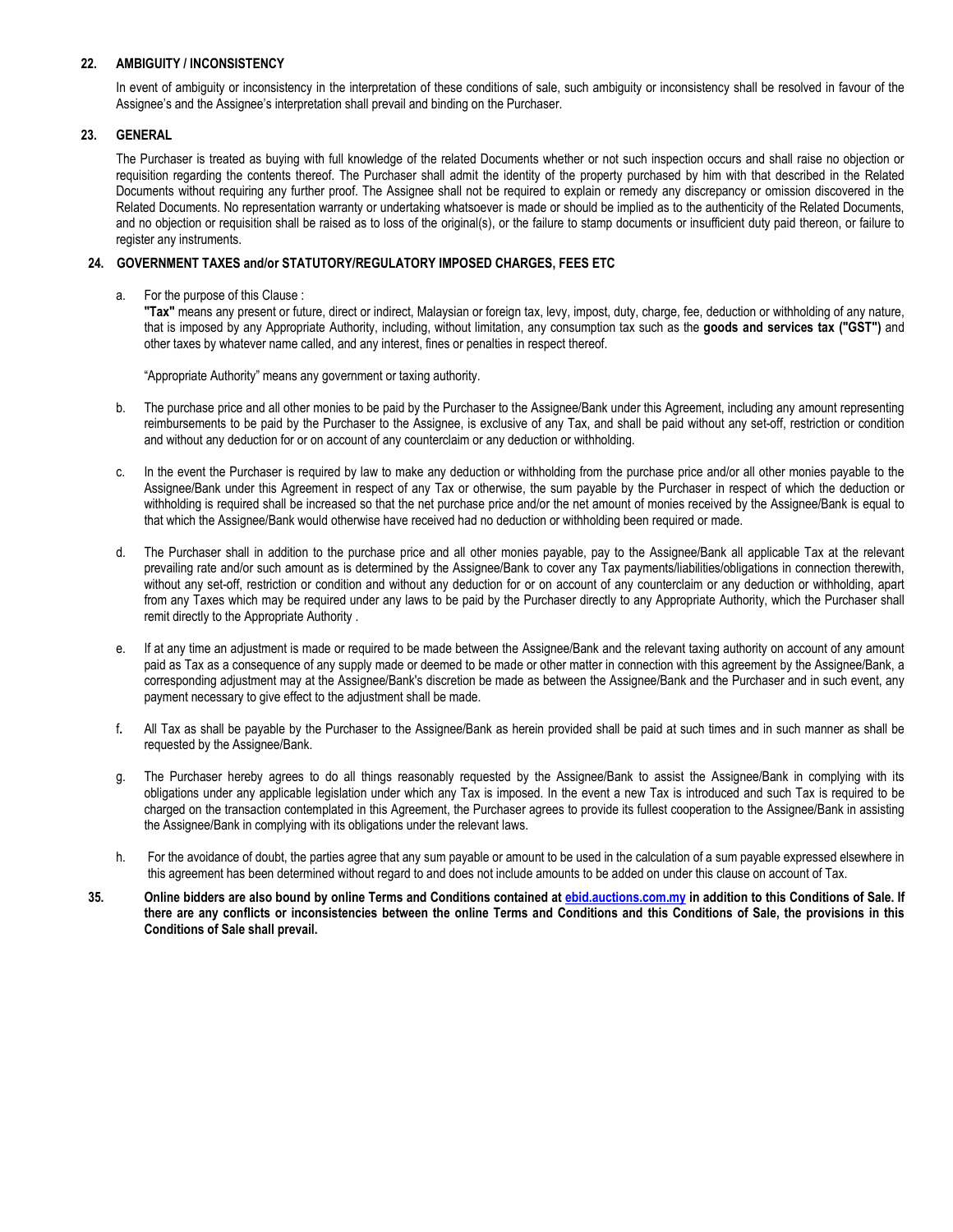## **AUCTION TERMS AND CONDITIONS**

## The Terms and Conditions specified herein shall govern all users of **[ebid.auctions.com.my.](http://www.auctions.com.my/)** (**PAH Website**)

## **1. REQUIREMENT ON ELIGIBILITY AND REGISTRATION OF E-BIDDERS**

- 1.1. Any interested party who intend to participate in the online public auction ("E-Bidders") auction can register as a user by logging onto **PAH Website**
- 1.2. To participate in the online public auction, the party shall:
	- a) be an individual: 18 years and above, of sound mind and not a bankrupt;
	- b) be a corporate body: incorporated under the laws of Malaysia and must not be in liquidation and be able to take, fulfil and perform all necessary actions, conditions and matters (including obtaining any necessary consents) in terms of law to enable E-bidders to participate in the public auction and complete the purchase in the event of successful bid.
- 1.3. To register as a user, a party is required to submit/upload the following documents through **PAH Website**:
	- a) Individual: Photocopy of NRIC/Passport
		- b) Corporate:
			- i) Memorandum and Articles of Association/Constitution of company
			- ii) Board of Directors Resolution
			- iii) Form 24, Form 44, From 49 or equivalent under companies Act 2016 or other applicable laws and a duly signed Board of Director's Resolution.
- 1.4. E-Bidders eligibility requirements are also subject to the existing Federal and State legal provisions. Foreign nationals or companies are also advised to take note of restrictions applicable on foreign purchase imposed by the relevant authorities.
- 1.5. E-Bidders only need to register once with true, current and accurate information provided and this registration can be applied for future auctions on **PAH Website.**
- 1.6. E-bidders are responsible to identify the property correctly and to ensure that all the details and description are correct and accurate before bidding.
- 1.7. It is the sole and absolute responsibility of all intending E-Bidders and at the E-Bidders' own costs and expenses, seek and obtain from the Developer and/or the relevant authorities or bodies, all confirmations and/or consents as may be required or as may be applicable in respect of the purchase of the Property and to satisfy themselves on the physical condition of the Property and all matters in connection with the Property prior to the bidding(including and not limited to verifying the identity, particulars, state and condition of the Property and the terms of the conditions and restrictions affecting the Property if any, whether or not the Property is reserved for Bumiputera or Malay Reserved only and/or is a low cost property, and matters relating to the ownership and transfer of the Property, the status of the separate document of title to the Property and its particulars, the liabilities including amounts of outstanding service or maintenance charges owing and other obligations pertaining to the Property and the E-bidders' eligibility and qualification to purchase the Property). E-Bidders shall be deemed to have full knowledge of all of the matters aforesaid. The Auctioneer,the Assignee/Bank, the Assignee/Bank's solicitors, **PAH website** and their respective agents or servants do not in any way make representation or warranty in respect of any of the aforesaid and shall not in any way be responsible or liable to the E-Bidders in respect of any of the aforesaid.
- 1.8. The registration of an individual or company as an E-Bidder on the **PAH website** shall not be construed as approval of eligibility of the intended bidder to conclude the auction sale.

#### **2. ONLINE PUBLIC AUCTION PROCESS**

- 2.1. E-Bidders may browse through the **PAH Website** and select the properties they wish to bid online.
- 2.2. By proceeding with the bid in the Auction, the E-Bidders are deemed to have agreed and accepted the **PAH Website** Terms and Conditions.
- 2.3. The Terms and Conditions shall be read together and formed part of the Conditions of Sale attached to the Proclamation of Sale which is uploaded on **PAH Website** and shall be deemed to have been read and agreed upon by the registered E-Bidders prior to bidding. In the event of any inconsistency between the Online Terms and Conditions stated herein and the Conditions of Sale attached to the Proclamation of Sale, the Conditions of Sale attached to the Proclamation of Sale shall prevail.
- 2.4. E-Bidders must make a necessary deposit payment as required under the Conditions of Sale attached to the Proclamation of Sale i.e. **10%** of the reserve price. Payment of the Required Deposit must be made via an local bank online transfer to **AmBank (M) Berhad** in favour of **PROPERTY AUCTION HOUSE SDN BHD (BIDDER DEPOSIT) Account No: 0072012005662**. Evidence of the transfer must be uploaded and submitted at the time of registration.
- 2.5. E-bidders are required to complete the registration process by submitting the relevant details and uploading the relevant documents including evidence of payment of the Required Deposit onto **PAH website** latest by **12.00 noon**, at least **one (1) working day** before the auction date.
- 2.6. Registration of Bidders shall be subject to verification and approval of the **PAH Website** and subject further the Required Deposit payment being cleared by the bank. Approval may take at least **one (1) working day** and any improper, incomplete registration or late registration may be rejected at the sole discretion of the **PAH website**. Neither **PAH Website**, its agents and/or representatives bear any responsibilities or assumes any liability in the event that the registration of an E-bidders is rejected and/or delayed for any reasons whatsoever. In the event that the registration is rejected, the deposit paid (if cleared by the bank) shall be refunded to the same bank account from which the deposit transfer was made within **two (2) working days**.
- 2.7 E-Bidders wishing to authorise any person to execute the Memorandum of Sale upon successful bidding shall do so by furnishing a proper Letter of Authorisation and a copy of the person's NRIC.
- 2.8 Upon approval and verification by **PAH website** and subject to the Required Deposit being cleared by the bank, the registered E-Bidder will receive a notification via an e-mail on their successful registration and allowing the registered E-Bidders to bid for their intended property on the auction day.
- 2.9. E-bidding may be done via a computer, smart phone and any device with internet connection.

#### **3. Bidding Process**

- 3.1. Bidding shall generally commence based on the sequence of the lot being shown on the **PAH Website**. However the Auctioneer has the right to vary the sequence without having to give prior notice to the intended bidders.
- 3.2. It shall be the responsibilities of the E-bidders to login through **PAH website** to wait for the turn to bid for the property lot in which they intend to bid.
- 3.3. The Auctioneer has the discretion to set a new reserve price in the event that there is more than one (1) registered bidder.
- 3.4. The amount of incremental bid will appear on the website prior to the commencement of the auction.
- 3.5. Registered online Bidders shall start bidding online by pressing the **BID Button** using their own gadgets with internet connection. If your bid is the highest, it will be denoted by a **Green Coloured Box** otherwise it will be a **Red Coloured Box** The highest bid shall flash 10 seconds (subject to change) interval for four (4) times " **Calling Once**, **Calling Twice, Last Call** and **Sold**". E-bidders may submit their bid at any of these stages of biddings by pressing the **BID button**. The successful bidder's bid will be denoted by a green coloured screen. The highest bidder shall be declared as the successful purchaser upon the fall of the hammer.
- 3.6. In the event that there is no bid after forty(40) seconds from the time of commencement of the auction, the auction shall be aborted.
- 3.7. Any bid once entered by the registered online E-bidders shall be binding and the bid shall not be withdrawn or retracted in any manner whatsoever after the fall of the hammer.